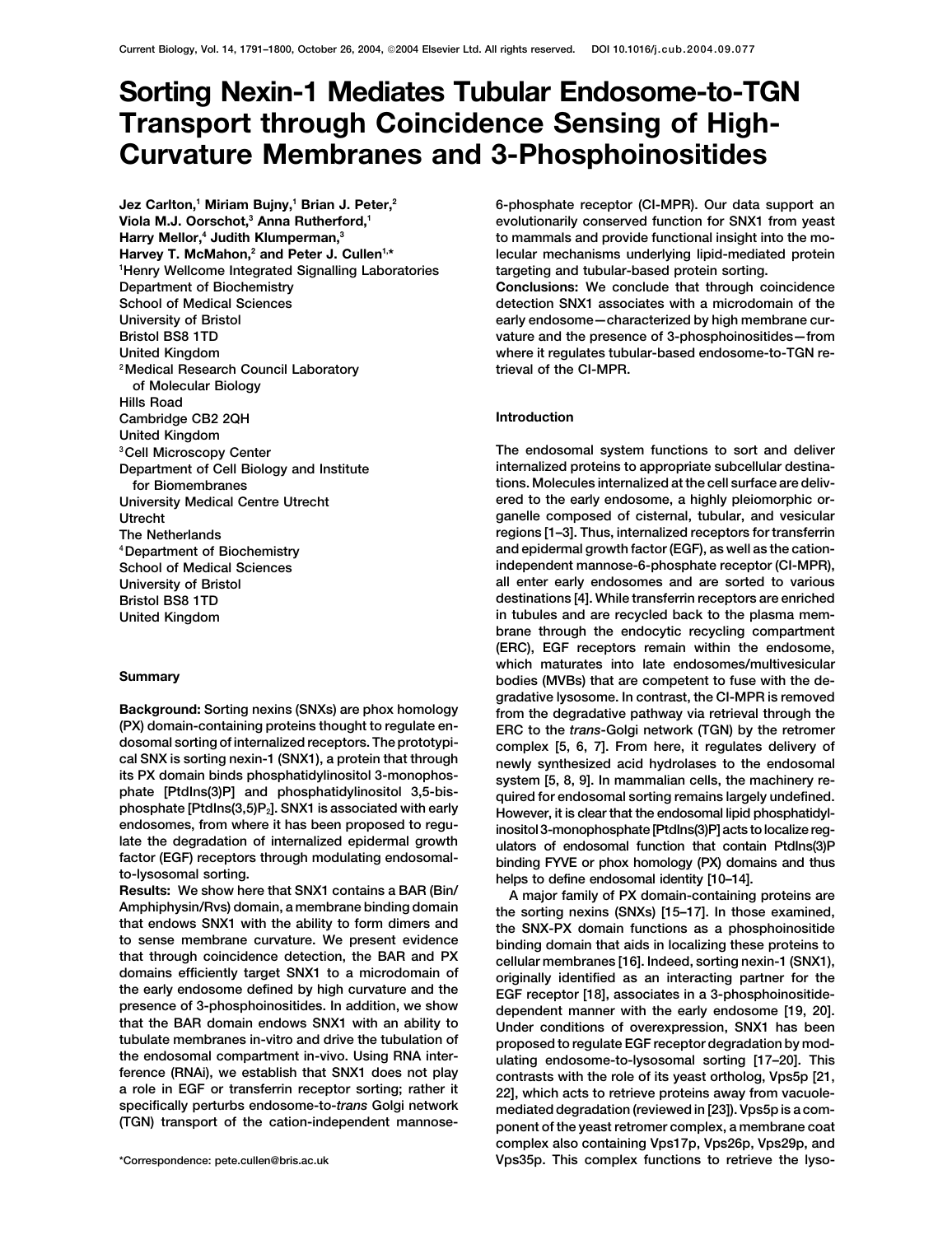

## **Figure 1. GFP-SNX1 Localizes to a Tubulo-Vesicular Early Endosomal Compartment**

**HeLa cells were transfected with pEGFPC1- SNX1 and imaged live after 22 hr. Frames were captured every 2.9 s for 5 min. Frames from the highlighted region depicting the formation of GFP-SNX1-decorated tubules from a GFP-SNX1-positive vesicle are provided.** The scale bar represents 10  $\mu$ m.

**somal hydrolase receptor Vps10p from the prevacuolar Coupled with evidence that other components of the compartment to the late Golgi [23–25]. With the excep- mammalian retromer regulate endosome-to-TGN transtion of Vps17p, mammalian orthologs of the yeast ret- port [6, 7], our data support an evolutionarily conserved romer have been identified [26]. The retromer has been function for SNX1 from yeast to mammals and provide proposed to assemble from a cargo selective Vps26p/ functional insight into the molecular mechanisms under-Vps29p/Vps35p subcomplex and a membrane associ- lying lipid-mediated protein targeting and tubular-based ated Vps5p/Vps17p subcomplex [25]. Suppression of protein sorting. the cargo selective complex in mammalian cells has recently been shown to prevent retrieval of the CI-MPR Results to the TGN [6, 7], indicating a conserved role for the retromer from yeast to mammalian cells. The role of SNX1 Is Enriched on Tubular Elements SNX1 within this complex has not been examined. of the Early Endosome**

**binding PX domain, SNX1 contains a membrane binding and GFP-tagged SNX1 are associated with the tubular and curvature-sensing BAR (Bin/Amphiphysin/Rvs) do- and vesicular elements of the early endosome [15, 18– main [27, 28]. We present evidence that the BAR and PX 20, 29–31]. We examined the dynamics of this compartdomains, through coincidence detection, target SNX1 to ment by imaging GFP-SNX1-expressing HeLa cells live a microdomain of the early endosome defined by high over a 5 min period (Figure 1). In all cells examined, we membrane curvature and the presence of 3-phospho- observed GFP-SNX1-decorated tubules exiting GFPinositides. We show that the BAR domain endows SNX1 SNX1-labeled compartments in budding processes sus**with an ability to tubulate membranes in-vitro, and drive tained over periods of seconds. (Figure 1). Although we **the formation of tubular carriers from the endosomal regularly observed fusion of SNX1-positive vesicles, we compartment in-vivo. Finally, by using RNA interference failed to detect the fusion of SNX1-decorated tubules (RNAi), we establish that SNX1 does not function in with SNX1-decorated vesicles, indicating that tubulation EGF or transferrin receptor sorting; rather it specifically of SNX1 occurs vectorially, the direction being out of perturbs endosome-to-TGN transport of the CI-MPR. the endosome.**

**Here, we show that in addition to a phosphoinositide Previous studies have established that both endogenous**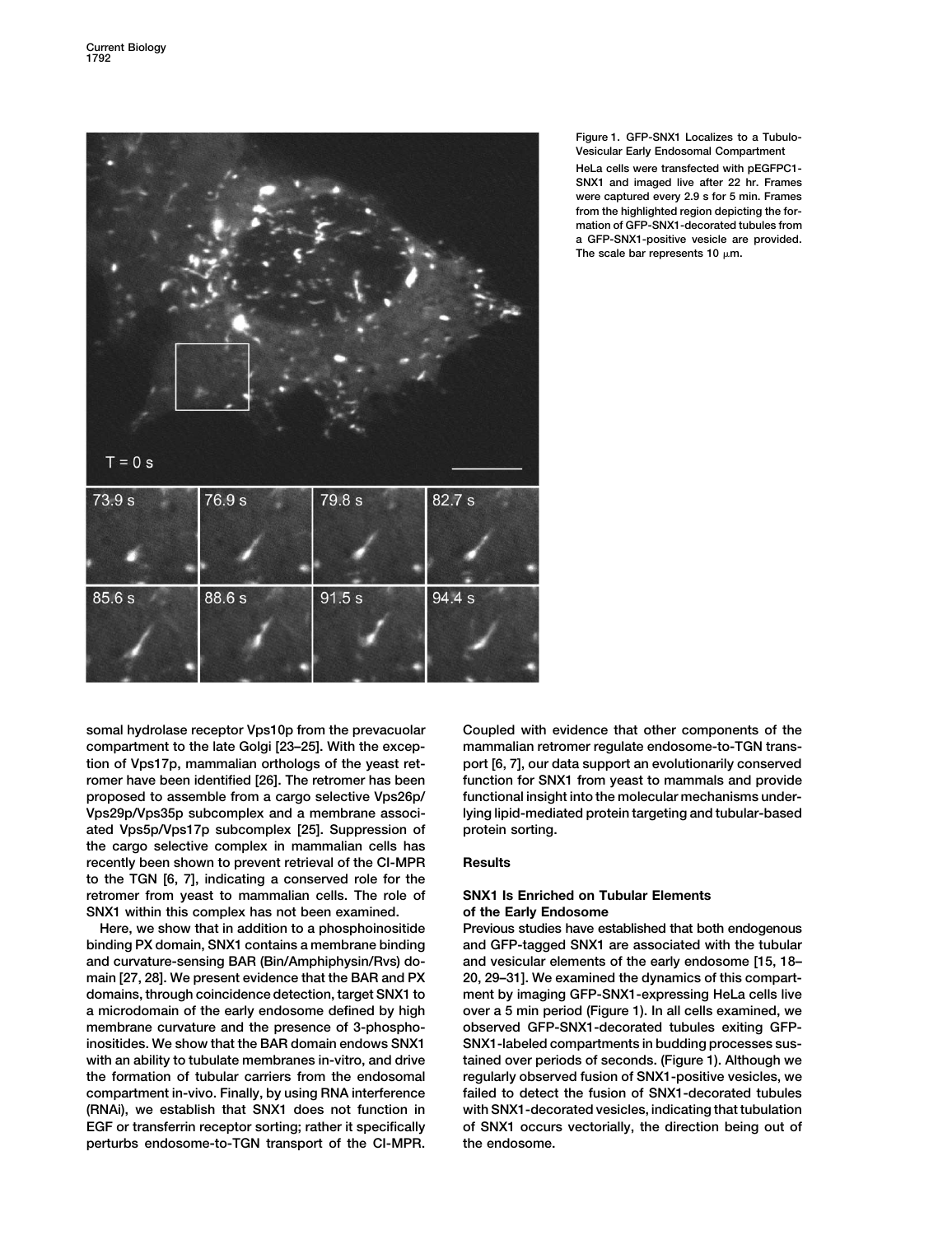

**serum starved for 3 hr prior to live imaging live. Cells were incubated A series of frames depicting a GFP-SNX1-decorated tubule trans**with either 200 ng/ml TxR-EGF (A) or 20 μg/ml Alexa<sup>568</sup>-transferrin (B) porting Alexa<sup>568</sup>-transferrin is shown and is available as Movie 2.<br>for 20 min. TxR-EGF reaches the GFP-SNX1-positive compartment Similar data were **after 20 min and is not transported along GFP-SNX1-positive tubules** case. The scale bar represents 10  $\mu$ m.

**To examine the sorting of endogenous receptors within the SNX1-labeled endosome, we examined fluorescent ligand trafficking by using dual-wavelength, livecell confocal microscopy. To follow lysosomal trafficking of the EGF receptor, we stimulated serum-starved HeLa cells expressing low levels of GFP-SNX1 with Texas Red-labeled EGF (TxR-EGF). After 20 min of stimulation, TxR-EGF reached vesicular elements of the GFP-SNX1-labeled early endosome (Figure 2A). In all cells imaged, we did not observe detectable trafficking of TxR-EGF along GFP-SNX1-decorated tubules. Interestingly, we did observe the retention of TxR-EGF within the body of the endosome while GFP-SNX1 labeled membrane tubules exited this organelle (Figure 2A and Movie 1 in the Supplemental Data available with this article online).**

**Given the tubular nature of the SNX1-positive compartment, we examined the sorting of recycling cargo. We incubated serum-starved HeLa cells expressing low** levels of GFP-SNX1 with Alexa<sup>568</sup>-labeled transferrin **(Alexa568-Tf) for 20 min. After 20 min, we observed the delivery of Alexa568-Tf to the vesicular element of the SNX1-labeled endosome and in a limited number of in**stances, trafficking of Alexa<sup>568</sup>-Tf along GFP-SNX1-dec**orated tubules (Figure 2B and Movie 2).**

**To perform a higher resolution analysis of cargo sorting, we performed immunogold labeling of ultrathin cryosections. Endogenous SNX1 was enriched on tubular membranes in close vicinity to endosomal vacuoles (Figure 3). SNX1 labeling was also observed on the limiting membrane of vacuoles. These endosomal vacuoles could be labeled with internalized transferrin, indicating that they are early endosomes (data not shown). Doubleimmunogold labeling showed a high level of colocalization of SNX1 and the CI-MPR in the endosome-associated tubules and vesicles (Figure 3). Consistent with previous studies [7], these data establish that SNX1 is enriched on the tubular elements of early endosomes.**

## **SNX1 Contains a Carboxy Terminal BAR Domain that Conveys an Intrinsic Ability to Sense Membrane Curvature and Drive Membrane Tubulation**

**During these studies, we observed that chronic overexpression of SNX1 resulted in the formation of extensive tubular networks (Figure 4A). This expression leveldependent tubulation-required membrane association as prolonged expression of SNX1(K214A), a PX domain mutant rendered cytosolic as a result of being unable to bind 3-phosphoinositides [19], failed to generate membrane tubules (Figure 4B). Interestingly, when ex-**

**but remains in the endosomal body (A). A series of frames depicting** Figure 2. GFP-SNX1 Decorated Tubules Can Transport Internalized<br>Alexa<sup>568</sup>-Transferrin but Not Texas Red-EGF<br>HeLa cells were transfected with pEGFPC1-SNX1 for 22 hr and 20 min, but is able to traffic along GFP-SNX1-positiv **HeLa cells were transfected with pEGFPC1-SNX1 for 22 hr and 20 min, but is able to traffic along GFP-SNX1-positive tubules (B).** Similar data were observed in greater than 10 imaged cells for each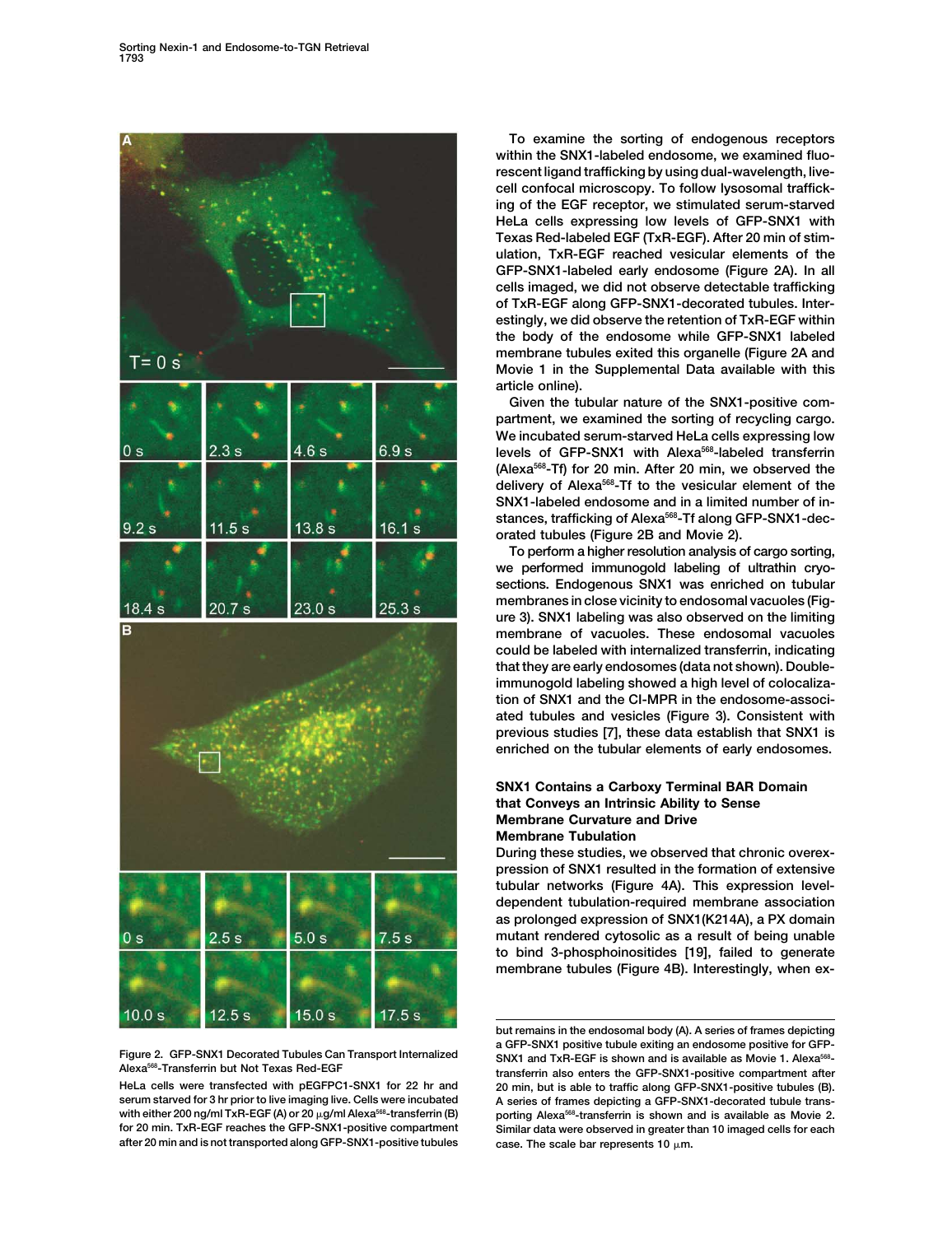

**Figure 3. Endogenous SNX1 Is Enriched on the Tubular Elements of the Early Endosome Ultrathin cryosections of HepG2 cells showing the colocalization (arrows) of SNX1 (15 nm gold particles) and CI-MPR (10 nm gold particles) on endosomal tubules. The arrowhead in (A) points to a tubule that is clearly connected to the endosomal vacuole (E) within the plane of the section. The scale bar represents 200 nm.**

**pressed at high levels, membrane association of wild- Suppression of Endogenous SNX1 Has no Effect type SNX1 became insensitive to the addition of the PI on EGF Receptor Degradation 3-kinase inhibitor wortmannin (data not shown). As In a number of independent studies, overexpression of SNX1 has been reported to self-associate into an oligo- SNX1 has been shown to enhance degradation of the meric complex [17, 20, 30], these data suggest that EGF receptor [18, 19]. As overexpression of SNX1 leads under conditions of overexpression, SNX1 may assem- to extensive endosomal tubulation (Figure 4A), we beble into a stable complex that can drive and/or stabilize came concerned by the functional interpretation of membrane tubulation from the early endosome. these data. To dissect the function of endogenous**

**[32], a dimerization, membrane binding and membrane in HeLa cells. After 72 hr treatment with SNX1-specific curvature-sensing module that allows proteins to bind siRNA duplexes, the level of endogenous SNX1 was and tubulate membranes [27, 28]. Because SNX1 is as- suppressed by greater than 90% as detected by Westsociated with high-curvature membrane tubules and is ern blotting or by immunofluorescence, compared to able to generate membrane tubules in vivo, we analyzed cells treated with control duplexes (Figures 5A and 5B). whether the predicted BAR domain functioned in these In cells exhibiting RNAi against SNX1, the EEA1-positive**

**as a dimer in solution (analytical ultracentrifugation, data ure 5B, data not shown). Initial steps of endocytosis and not shown). In assays using liposomes of differential the gross morphology of the early endosomal compartcurvature, membrane association of SNX1 was en- ment are thus unaffected by SNX1 suppression.** hanced as curvature increased (Figure 4C). At high con-<br>
We examined <sup>125</sup>|-EGF trafficking in HeLa cells sup**pressed for SNX1 expression. The rate of <sup>125</sup> centrations, recombinant SNX1 was capable of inducing I-EGF intercurvature, as assessed by the tubulation of liposomes nalization, recycling, and degradation was unaffected visualized by electron microscopy (Figure 4D). This ef- by SNX1 suppression when compared to control cells fect was concentration dependent; at low concentra- (Figure 5C). Such data demonstrate that endogenous tions, a few "pan-handle" buds on liposomes were ob- SNX1 plays no role in the sorting of the EGF receptor—a served, whereas at higher concentrations, these buds conclusion that supports recent data from Gullapalli et and longer tubules were more common. al., 2004 [31]. Given that a population of GFP-SNX1-**

**Tf, we examined the trafficking of <sup>125</sup> domain (K214A) or the BAR domain (K429E, K430E, I-labeled transferrin R431E) [SNX1(KKR-EEE)] blocked the ability of SNX1 in SNX1-suppressed HeLa cells. We did not observe a to tubulate liposomes. Furthermore, like SNX1 (K214A), significant perturbation of transferrin receptor internal-SNX1 (KKR-EEE) was cytosolic when expressed in HeLa ization, degradation, or recycling (Figure 5D); therefore, cells (Figure 4E). Therefore, both a functional BAR do- endogenous SNX1 does not appear to regulate the sortmain (to bind curved membranes) and a functional PX ing and trafficking of either EGF or transferrin receptors. domain (to bind 3-phosphoinositides) were required for efficient targeting of SNX1 to tubular elements of the SNX1 Is Necessary for Proper Endosome-to-TGN early endosome. SNX1 therefore constitutes a coinci- Trafficking of the Cation-Independent dence detector, which associates preferentially with Mannose 6-Phosphate Receptor highly curved, 3-phosphoinositide-containing mem- Given the genetic precedent for a role for yeast SNX1 branes. in endosome-to-TGN retrieval [21, 22] and the functional**

**SNX1 has been predicted to possess a BAR domain SNX1, we employed RNAi to suppress SNX1 expression processes. compartment appeared morphologically normal, as did Consistent with previous data [20, 30], SNX1 existed the internalization of EGF and transferrin receptors (Fig-**

Point mutations of charged residues in either the PX decorated tubules was observed to transport Alexa<sup>568</sup>-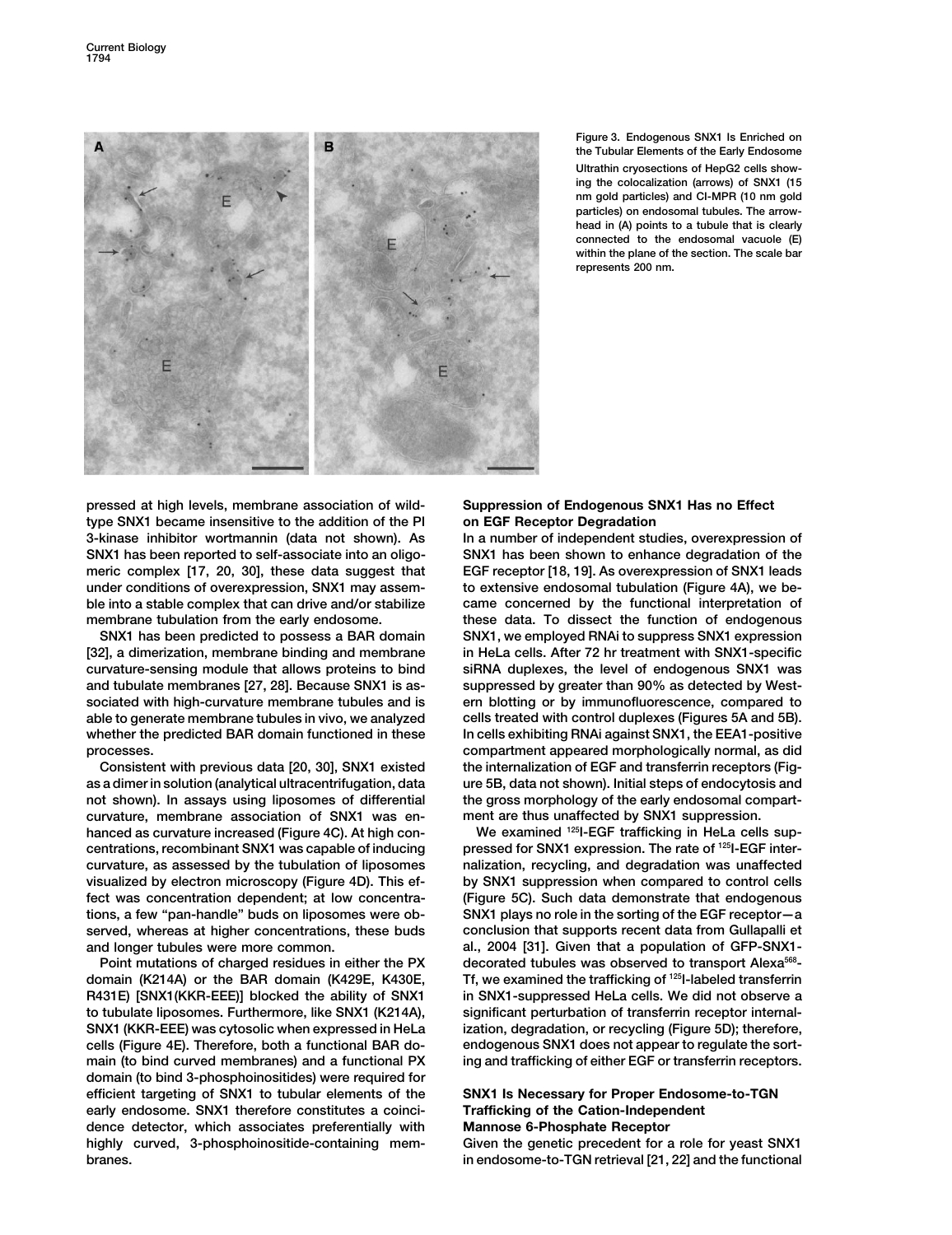

**Figure 4. SNX1 Is Able to Tubulate Membranes Both In Vitro and In Vivo Discussion**

**(A) HeLa cells were transfected with pEGFPC1-SNX1 for 48 hr, fixed,** and imaged. Chronically overexpressed GFP-SNX1 decorates ex-<br>tensive tubular networks. (B) SNX1 must associate with membranes<br>to induce tubulation; cells expressing pEGFPC1-SNX1 K214A exhib-<br>ited no tubules. (C) Variously **extrusion, and binding of proteins was assayed by sedimentation. a carboxyl terminal BAR domain. This domain aids in SNX1 bound preferentially to highly curved membranes, the Epsin1 dimerization and acts as a membrane binding domain (which does not change liposome shape) were insensitive to curva- brane tubulation.** ture. Amount of bound protein was normalized to the value of **Provious work has demonstrated that the binding of**<br>
0.8  $\mu$ m liposomes. Average values for three experiments  $\pm$  SD are<br>
shown (D) SNX1 can tubulate membrane shown. (D) SNX1 can tubulate membranes in-vitro. At 10  $\mu$ M SNX1, liposomes with budding tubules were rare, whereas at  $20 \mu M$  these **structures were more common, and occasionally tubular networks were seen (i–iii in each case represents three independent experiments). Liposome tubulation by SNX1 was rarer than tubulation mately 2% of the liposomes (data not shown). (E) Point mutations** shown, *Drosophila* amphiphysin tubulated approximately 45% of **the liposomes in a field while SNX1 tubules accounted for approxi- In all cases, the scale bar represents 300 nm.**

**evidence for a mammalian retromer [6, 7, 26], we examined the relationship between SNX1 and the CI-MPR. We followed the trafficking of internalized CI-MPR en route to its steady-state distribution by using HeLaM cells stably expressing a CD8-CI-MPR chimera [7]. HeLaM cells expressing low levels of GFP-SNX1 were labeled at 4**-**C with an anti-CD8 antibody and then incubated at 37**-**C for various times before fixation. By staining against CD8, we determined the distribution of the internalized CD8-CI-MPR chimera. After 10 min of internalization, the CD8-CI-MPR entered the SNX1-labeled early endosome, from where the receptor was sorted and transported to the TGN via SNX1-labeled membrane tubules (Figure 6A).**

**We next determined the steady-state distribution of endogenous CI-MPR. In control cells, endogenous CI-MPR localized predominantly to a perinuclear structure (Figure 6B) previously identified as the TGN [6]. In contrast, in SNX1-suppressed cells the CI-MPR failed to localize to the TGN and was found in dispersed peripheral structures (Figure 6C), although the TGN (Figure 6D) and Golgi complex (data not shown) appeared normal. The peripheral CI-MPR-labeled structures exhibited significant colocalization with endogenous SNX2 (Figure 6C). As endogenous SNX2 normally colocalizes with SNX1 (Figure 6E), this defines the CI-MPR-positive peripheral structures as early endosomes. Thus, when SNX1 is suppressed, the CI-MPR is poorly retrieved from endosomes to the TGN. Consistent with this failure in retrieval, the rate of degradation of the CI-MPR was significantly enhanced in SNX1-suppressed cells, com**pared with control (half-life of 10.1  $\pm$  1.8 and 34.5  $\pm$ **0.4 hr respectively [n 4]) (Figure 7). Thus, in SNX1 suppressed cells, the CI-MPR is retained within the early endosome, from where it is delivered to and degraded within the lysosome. A similar phenotype has been previously demonstrated for cells in which the cargo selective subcomplex of the retromer has been suppressed [6]. These data establish a role for endogenous SNX1 in the retrieval of the CI-MPR from early endosomes to the TGN. Taken with the data on other components of the mammalian retromer [6, 7, 26], we suggest that SNX1 plays an evolutionarily conserved role in endosome-to-TGN retrieval.**

**ENTH domain (which strongly tubulates membranes), and Dab2 that can sense membrane curvature and drive mem-**

of charged residues in the BAR domain (KKR-EEE) blocked the tubulation ability of SNX1.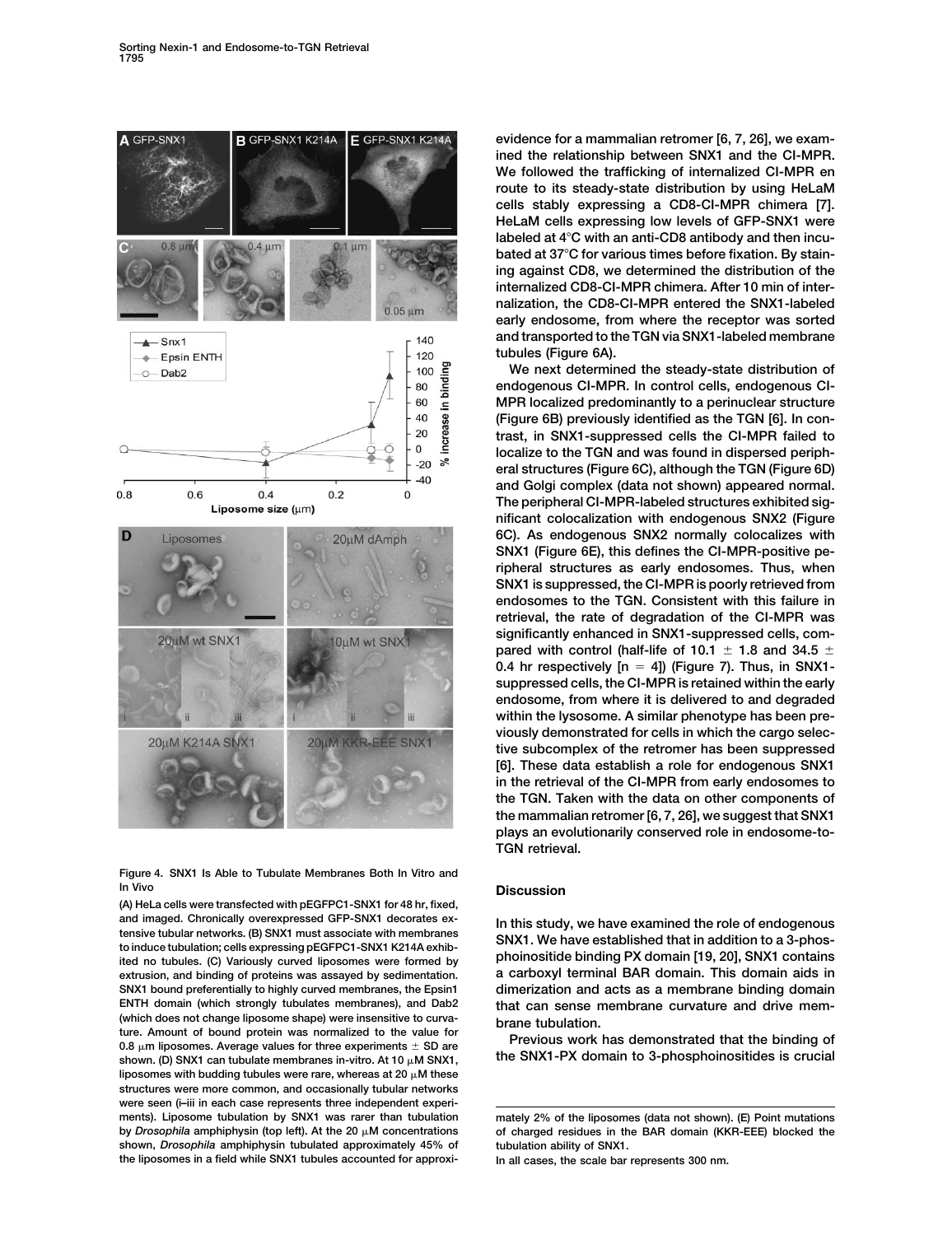

## **Figure 5. siRNA Induced Suppression of SNX1 Has No Gross Affect on Endosomal Trafficking**

**(A) HeLa cells were treated for 72 hr with scrambled or SNX1-specific siRNA duplexes. SNX1, SNX2, and tubulin levels were examined by Western blotting. Specific suppression of SNX1 can be achieved with no compensatory up-regulation of SNX2 compared to cells treated with scrambled siRNA duplexes. (B) HeLa cells were treated with either scrambled or SNX1-specific siRNA duplexes for 72 hr, stimulated with 100 ng/ml EGF for 10 min as indicated, and then fixed. Cells were stained for SNX1, SNX2, EEA1, or EGFR as indicated. (C) HeLa cells were treated with either scrambled or SNX1-specific siRNA duplexes for 72 hr. Cells were serum starved for 3 hr and labeled with 1 kBq per well 125I-EGF for 1 hr at 4**-**C, allowed to internalize surface bound 125I-EGF for 5 min at 37**-**C, and then returned to 4**-**C. Cells were chased into 100** ng/ml cold EGF-containing media for various times at 37°C. Recycled, degraded, and internalized fractions were subjected to  $\gamma$  counting. (D) **HeLa cells were treated with either scrambled or SNX1-specific siRNA duplexes for 72 hr. Cells were serum starved for 3 hr and labeled with 1** kBq per well <sup>125</sup>I-transferrin for 60 min at 37°C. Cells were chased into 50 μg/ml cold transferrin-containing media for various times at 37°C. Recycled, degraded, and internalized fractions were subjected to  $\gamma$  counting.

**for association with the early endosome [19, 20]. The reliant upon ectopic expression, we find that endogedata presented here establish that for efficient mem- nous SNX1 plays no detectable role in the internalizabrane association, SNX1 also requires a functional BAR tion, recycling, or degradation of receptors for transdomain. We propose that the targeting of SNX1 to endo- ferrin or EGF; in the case of the latter receptor, our somal tubules is mediated by coincidence detection. detailed kinetic analysis supports and extends the con-Although a number of proteins associate with endo- clusions drawn by Gullapalli et al., 2004 [31].** somes through binding 3-phosphoinositides, SNX1 is The proposed roles for SNX1 generated through either **preferentially enriched within an endosomal microdo- overexpression or suppression are clearly contradic**main defined by two parameters: the presence of tory. We feel that given the extensive tubulation of the **3-phosphoinositides and high membrane curvature. endosomal network, observed upon overexpression of**

**To define the functional consequence of SNX1's asso- SNX1, a likely explanation for this discrepancy is that ciation with such a microdomain, we employed RNAi to overexpression of SNX1 perturbs global transport and suppress SNX1 expression. In contrast to other studies sorting of endosomal cargo and, therefore, has the effect**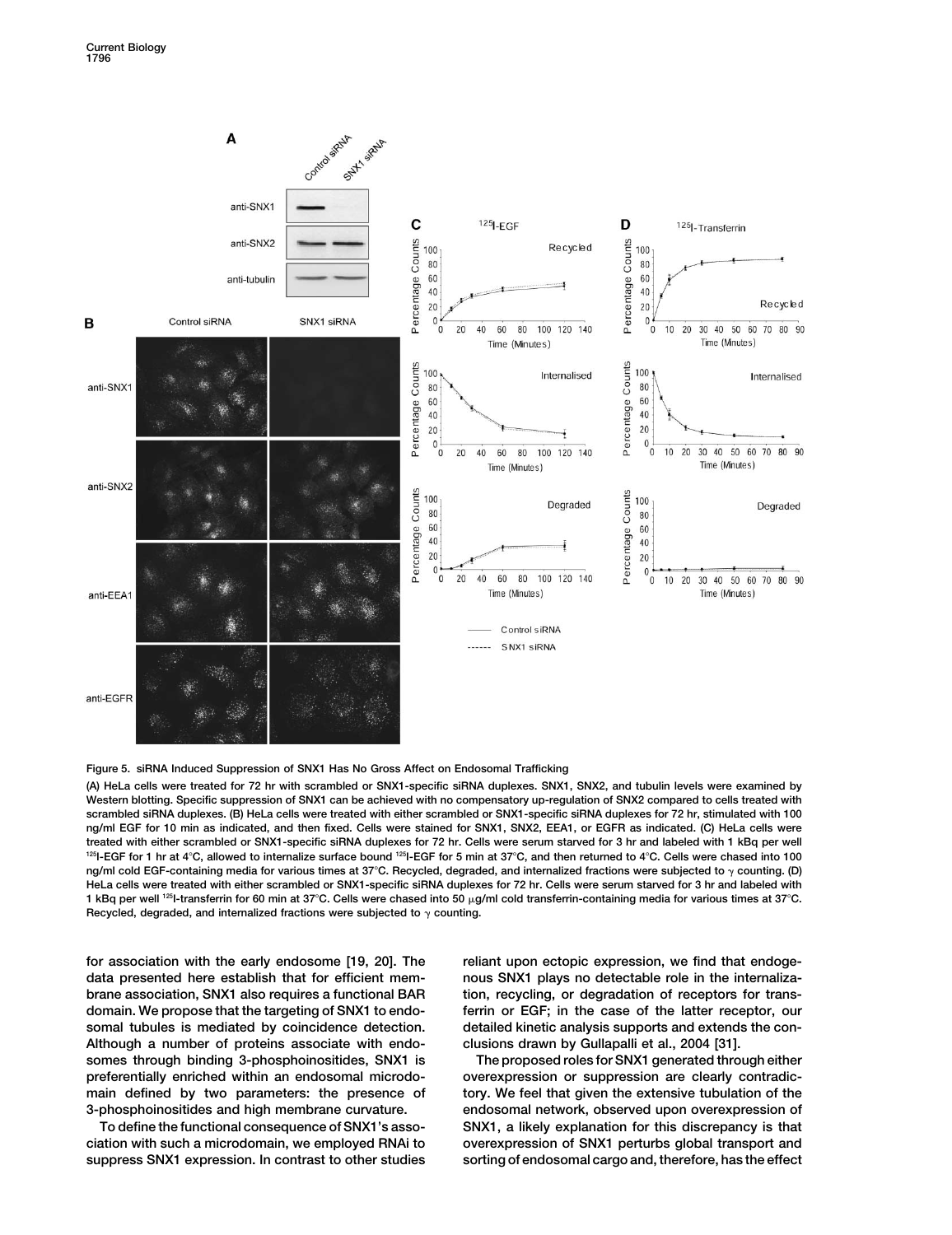

## **Figure 6. siRNA Induced Suppression of SNX1 Alters the Steady-State Distribution of the CI-MPR**

**(A) HeLaM cells stably expressing the CI-MPR C terminus fused to CD8 were transfected with pEGFPC1-SNX1 for 22 hr. Cells were labeled** with anti-CD8 for 30 min at 4°C and then warmed to 37°C for 10 min, fixed, and stained against CD8. GFP-SNX1-decorated tubules contain anti-CD8, indicating that they are intermediates that transport CI-MPR from early endosomes. The scale bar represents 10  $\mu$ m. (B and C) **HeLa cells were treated for 72 hr with scrambled (B) or SNX1-specific (C) siRNA duplexes. Cells were fixed and stained against SNX1 (Cy5, pseudocolor blue), SNX2 (Cy3, pseudocolor red), and CI-MPR (Cy2, pseudocolor green) and imaged. Suppression of SNX1 results in a redistribution of the CI-MPR from the TGN to peripheral SNX2-positive endosomes. The scale bar represents 20 m. (D) HeLa cells were treated for 72 hr with scrambled or SNX1-specific siRNA duplexes. Cells were fixed and stained against SNX1 and TGN46. TGN morphology is not grossly disrupted in cells that have reduced SNX1 expression. The scale bar represents 20 m. (E) HeLa cells were fixed and stained against SNX1 and SNX2. Near-complete overlap of SNX1 and SNX2 is observed in the merged image. Images are representative of greater** than ten imaged cells in each case. The scale bar represents  $10 \mu m$ .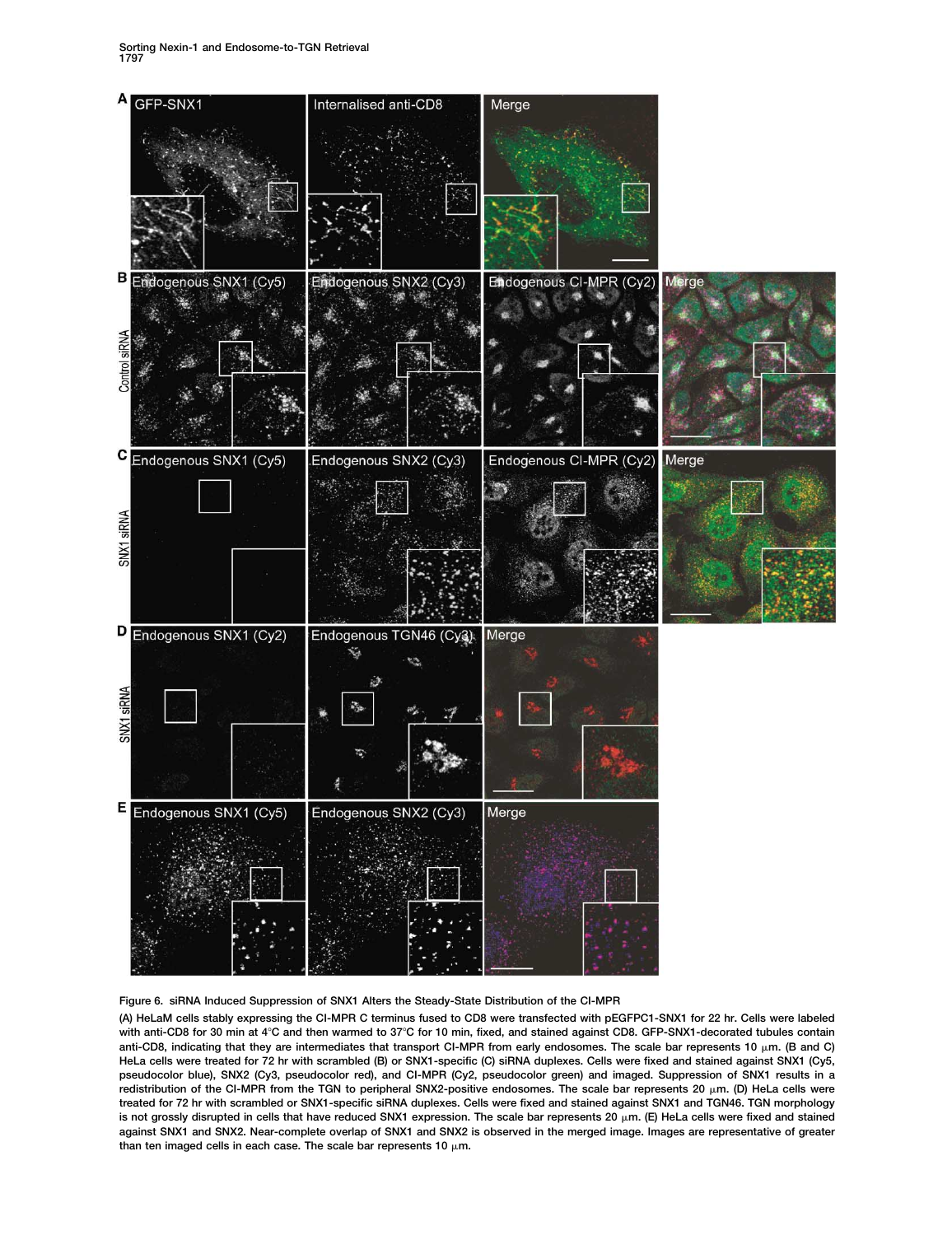

**(A) HeLa cells were treated twice with either control or SNX1-specific somal microdomain, from where it acts as a coat com-MPR is reduced to 10.1**  $\pm$  1.8 hr in cells treated with SNX1-specific **siRNA duplexes. the CI-MPR into the SNX1-defined tubular microdomain.**

standing of retromer function. The mammalian retromer<br>complex associates and is enriched on tubular profiles incomal BAR domain, our data have raised the issue of **connected to the vacuolar portion of endosomes [6, 7]. whether other sorting nexins may also possess this do-How this specific membrane targeting is achieved is main. As currently defined, sorting nexins are a family unclear. By proposing coincidence detection, our data of proteins that are characterized by the presence of a with the cargo selective retromer subcomplex [26, 31], ing nexins form a family of phosphoinositide binding suggests that retromer targeting arises indirectly from proteins, it does not necessarily follow that all of these the PX and BAR domain-mediated association of SNX1 proteins will modulate membrane traffic. Of the mammato high-curvature, 3-phosphoinositide-containing mem- lian sorting nexins, there is only strong evidence of a brane tubules. We propose, as the BAR domain also BAR domain in nine family members (Figure 8 and [32]).**

| <b>BAR</b> 1522<br>(PX)=                                   | SNX1: NP 003090                 |
|------------------------------------------------------------|---------------------------------|
| $PX = 3AR$ 520                                             | SNX2: NP_003091                 |
| $\rightarrow$ PX $\rightarrow$ BAR 450                     | SNX4: NP 003785                 |
| $\left\langle \text{PX} \right\rangle$ 34.3 404            | SNX5: NP_689413                 |
| $\leftarrow$ PX $\leftarrow$ BAR 406                       | SNX6: NP_689419                 |
| $\bigoplus$ PX $\bigoplus$ 387                             | SNX7: NP_057060                 |
| $\equiv$ PX $\equiv$ BAR = 465                             | SNX8: NP 037453                 |
| <b>BAR</b> 595<br>$\left\langle$ PX $\right\rangle$<br>SH3 | SNX9: NP_057308                 |
| SH3                                                        | $PX$ BAR = 628 SNX18: NP_443102 |

## **Figure 8. BAR Domains in Mammalian Sorting Nexins**

**Domain structures and accession numbers of the nine sorting nexins containing predicted BAR domains. BAR domain alignments can be found ([32] and on http://www2.mrc-lmb.cam.ac.uk/groups/hmm/ BARdomains/BARS.html), and PX domain alignments can be found in [14]. The gray color of the BAR domains in SNX8 and SNX18 indicates weaker homology. BAR alignments were found using repeated iterations of Psi-BLAST against arfaptin, amphiphysin, SNX1, and SNX9, selecting only known BAR domains in each iteration. To confirm the alignments, positive sequences were back-BLASTed and then aligned to the BAR domains of arfaptin2 and** *Drosophila* **amphiphysin by using ClustalW; sequences were checked for helical secondary structure using Coils; and the Hydrophobic Cluster Analysis profiles were compared to known BAR domains. The coils, clustalW, and HCA programs can be found at www.expasy.org.**

**conveys an ability for SNX1 to form oligomers, that the Figure 7. The CI-MPR Is Destabilized in SNX1 Suppressed Cells fundamental role of SNX1 is to sense the defined endo siRNA duplexes, each time for 72 hr (total suppression time of 144 plex that aids the formation of membrane tubules. Within** hr). Cells were chased into DMEM containing 40  $\mu$ g/ml cyclohexities these tubules, SNX1 does not select cargo, rather this mide for the indicated time period, lysed, and blotted against the CI-MPR. Representative result **Fission of the tubule and docking with the TGN would** of masking the true physiological function of SNX1. In<br>this context, our data suggest that endogenous SNX1<br>controls endosome-to-TGN transport of the CI-MPR; a<br>conclusion supported by the recent demonstration that<br>other com Further complex, endogenous SNAT regulates endo-<br>
SNX1-decorated membrane tubules constitute an effi-<br>
Cient means for retrieving the CI-MPR over soluble lume-<br>
our data add significantly to the mechanistic under-<br>
standin

**SNX-PX domain [15, 16]. Although this implies that sort-**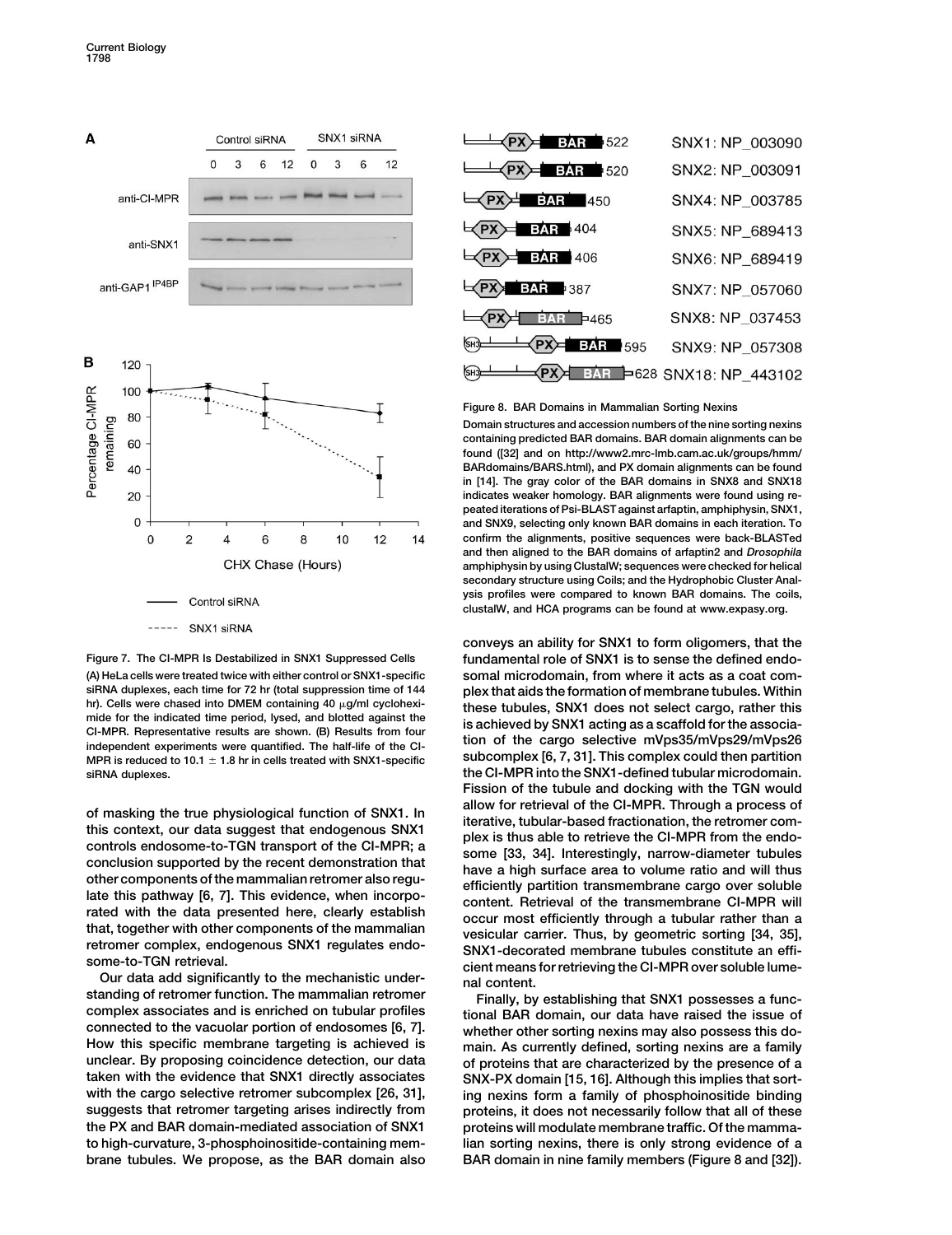proteins may have a general role in regulating membrane<br>traffic by acting as coincidence detectors that sense<br>membrane curvature and induce or stabilize membrane<br>tubulation from compartments enriched in phosphoino-<br>tubulat **sitides. Because mammalian PX domains are more pro- chemistry, University of Bristol and PerkinElmer Life and Analytical** miscuous in their phosphoinositide specificity than their Sciences. HM is a Wellcome Trust<br>Venet counterparte, it is termpting to speculate that SNY a Lister Institute Research Fellow. yeast counterparts, it is tempting to speculate that SNX-PX/BAR-containing sorting nexins may control transport<br>from distinct intracellular compartments enriched in<br>phosphoinositides other than Ptdlns(3)P [36, 37]. Accepted: August 27, 2004

## **Conclusions**

We conclude that through coincidence detection, SNX1 References **associates with a microdomain of the early endosome,** characterized by high curvature and the presence of 3-phosphoinositide, from where it regulates tubular-<br>3-phosphoinositide, from where it regulates tubular-<br>based endosome-to-TGN retrieval of the CI-MPR.<br>2. Gagescu, R., G

**from Becton Dickinson. Anti-SNX1 goat polyclonal was from Santa Nat. Rev. Mol. Cell. Biol.** *5***, 121–132. Cruz. Anti-tubulin monoclonal was from Sigma. Anti-CD8 mono- 5. Lin, S.X., Mallet, W.G., Huang, A.Y., and Maxfield, F.R. (2004). clonal was from Alexis. Anti-TGN46 sheep polyclonal was from Sero- Endocytosed cation-independent mannose 6-phosphate retec. Anti-EGFR monoclonal was a kind gift from Professor Peter ceptor traffics via the endocytic recycling compartment en route clonal was a kind gift from Professor Paul Luzio (Cambridge Institute somes. Mol. Biol. Cell** *15***, 721–733. for Medical Research, Cambridge, UK). Secondary antibodies conju- 6. Arighi, C.N., Hartnell, L.M., Aguilar, R.C., Haft, C.R., and Bonifagated to fluorophores were from Jackson Immunoreagents. Fluores- cino, J.S. (2004). Role of the mammalian retromer in sorting of**

**CAAGAGCCAC) or control duplex (target: AAGACAAGAACCAGAA 111–122. at 1.15 105 cells per well prior to transfection with siRNA duplexes somes. Annu. Rev. Cell Biol.** *5***, 483–525.**

## **cDNA Constructs, Transfection, and Fixed Chem.** *264***, 12115–12118.**

**were fixed in paraformaldehyde (4% w/v) for 15 min at room temper- lian cells. EMBO J.** *19***, 4577–4588. ature or used live for biochemical or live-cell imaging studies. Indi- 11. Corvera, S. (2001). Phosphatidylinositol 3-kinase and the control with 0.1% Triton X-100 for 5 min at room temperature and treated tifs. Traffic** *2***, 859–866. with 0.1% sodium borohydride for 10 min. Fixed and live cell imaging 12. Cullen, P.J., Cozier, G.E., Banting, G., and Mellor, H. (2001). was performed on a Leica AOBS confocal microscope and a Perkin Modular phosphoinositide-binding domains – their role in sig-**

**and Sedimentation, and Radioligand Trafficking Assays Curr. Opin. Cell Biol.** *13***, 485–492. See Supplemental Data. 14. Birkeland, H.C.G., and Stenmark, H. (2004). Protein targeting to**

**Supplemental Data including Supplemental Experimental Proce- 15. Teasdale, R.D., Loci, D., Houghton, F., Karlsson, L., and Gleedures and two movies are available at http://www.current-biology. son, P.A. (2001). A large family of endosome-localized proteins com/cgi/content/full/14/20/1791/DC1/. related to sorting nexin 1. Biochem. J.** *358***, 7–16.**

**Matthew Seaman (Cambridge Institute for Medical Research, Cam- Cell. Biol.** *18***, 7278–7287. bridge, UK) for his kind gift of CD8-CI-MPR expressing cells, and 18. Kurten, R.C., Cadena, D.L., and Gill, G.N. (1996). Enhanced degfor extensive discussion on the function of the mammalian retromer. radation of EGF receptors by a sorting nexin, SNX1. Science We also thank the Medical Research Council for providing an Infra-** *272***, 1008–1010. structure Award (G4500006) to establish the School of Medical Sci- 19. Cozier, G.E., Carlton, J., McGregor, A.H., Gleeson, P.A., Teas-**

**We propose that these SNX-PX/BAR domain-containing ences Cell Imaging Facility, and Mark Jepson and Alan Leard for** dentships respectively. MB is supported by the Department of Bio-

**Published: October 26, 2004**

- 
- **fic** *1***, 84–88.**
- **Experimental Procedures 3. Lemmon, S.K., and Traub, L.M. (2000). Sorting in the endosomal** system in yeast and animal cells. Curr. Opin. Cell Biol. 12,<br>457-466.<br>Anti-SNX1, anti-SNX2, and anti-EEA1 monoclonal antibodies were 4. Maxfield. F.R., and McGraw. T.F. (2004). Endocytic recycling.
	- 4. Maxfield, F.R., and McGraw, T.E. (2004). Endocytic recycling.
	- to the trans-Golgi network and a subpopulation of late endo-
	- the cation-independent mannose 6-phosphate receptor. J. Cell **Biol.** *165***, 123–133.**
- **siRNA Transfection 7. Seaman, M.N.J. (2004). Cargo-selective endosomal sorting for** retrieval to the Golgi requires retromer. J. Cell Biol. 165,
	- 8. Kornfeld, S., and Mellman, I. (1989). The biogenesis of lyso-
	- 9. Dahms, N.M., Lobel, P., and Kornfeld, S. (1989). Mannose **6-phosphate receptors and lysosomal enzyme targeting. J. Biol.**
- **and Live Cell Imaging 10. Gillooly, D.J., Morrow, I.C., Lindsay, M., Gould, R., Bryant, N.J., Plasmids encoding SNX1 were as previously described [19]. HeLa Gaullier, J.M., Parton, R.G., and Stenmark, H. (2000). Localiza**tion of phosphatidylinositol 3-phosphate in yeast and mamma
	- of endosome dynamics: New players defined by structural mo-
	- **Elmer Ultra***VIEW* **LCI respectively. nalling and membrane trafficking. Curr. Biol.** *11***, R882–R893.**
- **13. Simonsen, A., Wurmser, A.E., Emr, S.D., and Stenmark, H. Electron Microscopy, Liposome Tubulation (2001). The role of phosphoinositides in membrane transport.**
- **endosomes and phagosomes via FYVE and PX domains. Curr. Supplemental Data Top. Microbiol. Immunol.** *282***, 89–115.**
	-
- **16. Worby, C.A., and Dixon, J.E. (2002). Sorting out the cellular Acknowledgments functions of sorting nexins. Nat. Rev. Mol. Cell. Biol.** *3***, 919–931.**
- **17. Haft, C.R., de la Luz Sierra, M., Barr, V.A., Haft, D.H., and Taylor, This work was funded in part by Biotechnology and Biological Sci- S.I. (1998). Identification of a family of sorting nexin molecules ences Research Council and Medical Research Council. We thank and characterization of their association with receptors. Mol.**
	-
	-